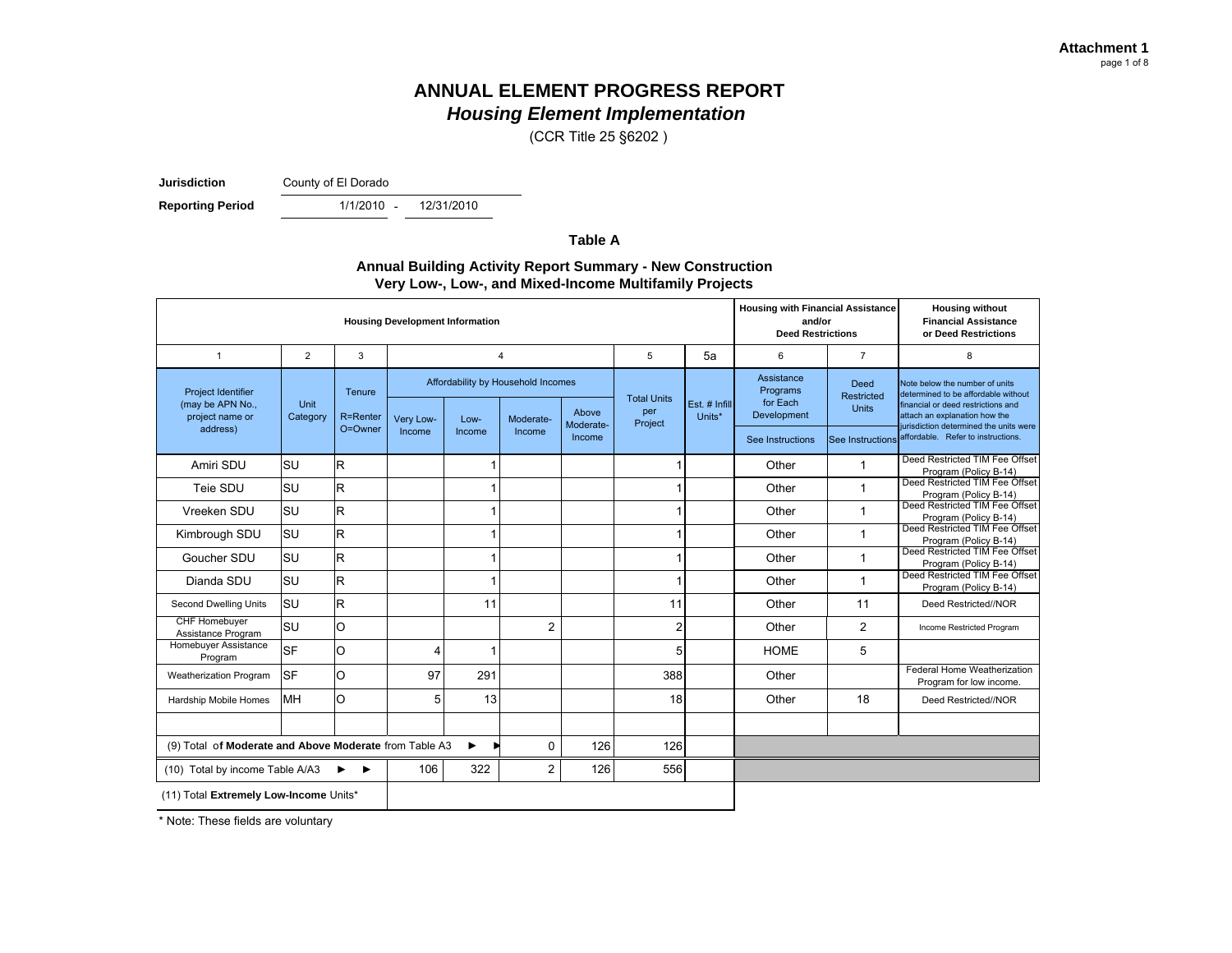(CCR Title 25 §6202 )

**Jurisdiction**

County of El Dorado

**Reporting Period** 1/1/2010 -

12/31/2010

#### **Table A2Annual Building Activity Report Summary - Units Rehabilitated, Preserved and Acquired pursuant to GC Section 65583.1(c)(1)**

Please note: Units may only be credited to the table below when a jurisdiction has included a program it its housing element to rehabilitate, preserve or acquire units to accommodate a portion of its RHNA which meet the specific criteria as outlined in GC Section 65583.1(c)(1)

|                                   |                                                     |   | Affordability by Household Incomes |                              |                                                                                                                                    |  |  |  |
|-----------------------------------|-----------------------------------------------------|---|------------------------------------|------------------------------|------------------------------------------------------------------------------------------------------------------------------------|--|--|--|
| <b>Activity Type</b>              | Extremely<br>Very Low-<br>Low-<br>Income<br>Income* |   | Low-<br>Income                     | <b>TOTAL</b><br><b>UNITS</b> | (4) The Description should adequately document how each unit complies with<br>subsection (c)(7) of Government Code Section 65583.1 |  |  |  |
| (1) Rehabilitation Activity       |                                                     |   |                                    | $\mathbf 0$                  | 20 year affordability                                                                                                              |  |  |  |
| (2) Preservation of Units At-Risk |                                                     |   |                                    | $\mathbf 0$                  | 55 year affordability - Multifamily                                                                                                |  |  |  |
| (3) Acquisition of Units          |                                                     |   |                                    | $\mathbf 0$                  | 40 year affordability                                                                                                              |  |  |  |
| (5) Total Units by Income         | $\Omega$                                            | 0 | 0                                  | $\mathbf 0$                  |                                                                                                                                    |  |  |  |

\* Note: This field is voluntary

#### **Table A3**

**Annual building Activity Report Summary for Above Moderate-Income Units (not including those units reported on Table A)**

|                                                     | <b>Single Family</b> | 2.<br>2 - 4 Units | 3.<br>5+ Units | 4.<br><b>Second Unit</b> | 5.<br><b>Mobile Homes</b> | 6.<br><b>Total</b> | Number of<br>infill units*                            |
|-----------------------------------------------------|----------------------|-------------------|----------------|--------------------------|---------------------------|--------------------|-------------------------------------------------------|
| No. of Units Permitted for<br><b>Moderate</b>       |                      |                   |                |                          |                           | 0                  | <b>County does</b><br>not meet<br>Urban<br>definition |
| No. of Units Permitted for<br><b>Above Moderate</b> | 121                  |                   |                |                          | 4                         | 126                |                                                       |

\* Note: This field is voluntary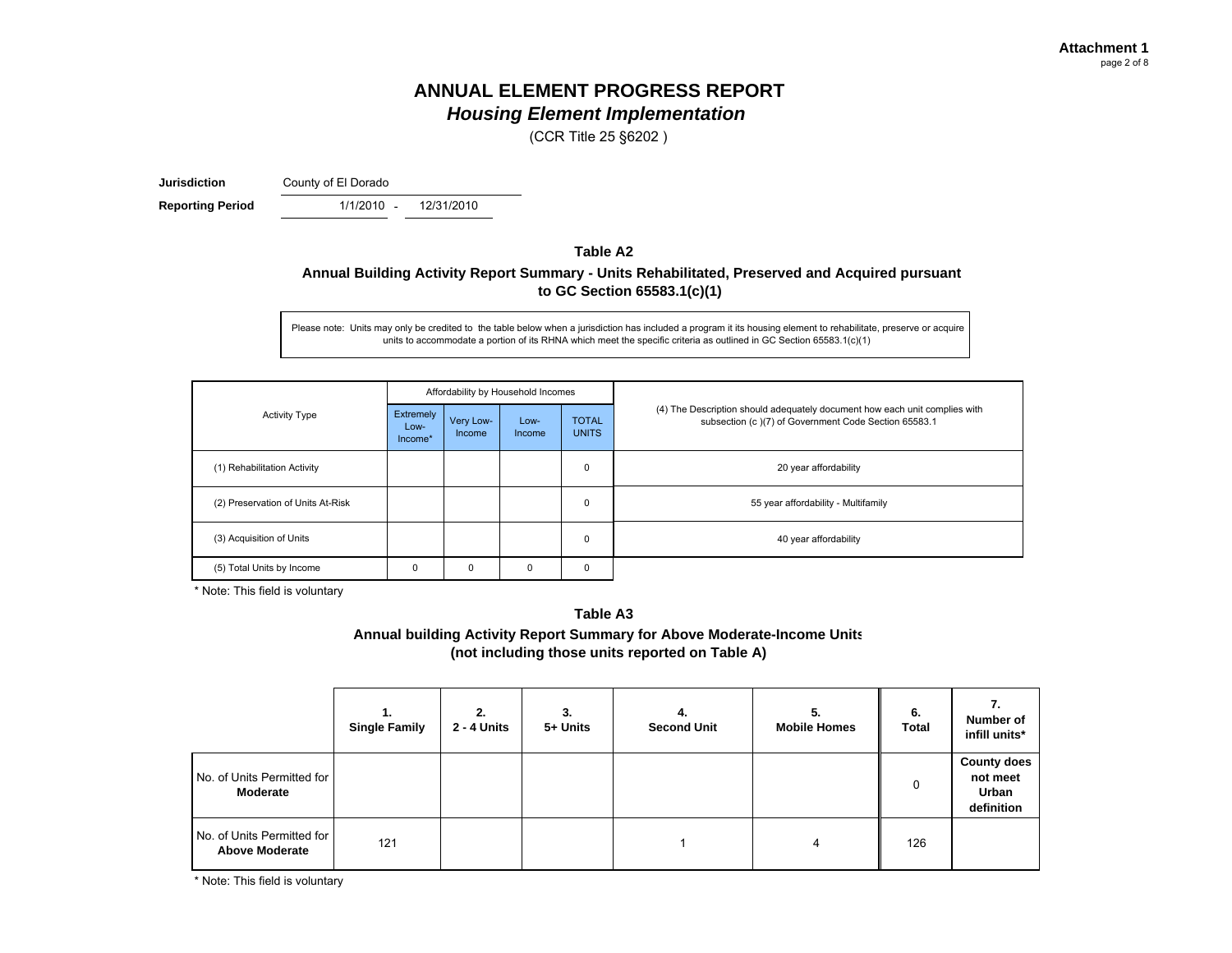(CCR Title 25 §6202 )

**Jurisdiction**County of El Dorado

**Reporting Period** 1/1/2010 -

12/31/2010

**Table B**

#### **Regional Housing Needs Allocation Progress**

**Permitted Units Issued by Affordability**

| Enter Calendar Year starting with the first year of<br>the RHNA allocation period. See Example.<br><b>RHNA</b><br><b>Income Level</b><br>Allocation by<br>Income Level |                        |       | 2006-07                                | 2008                   | 2009           | 2010                   | 2011           | 2012      | 2013                   |           | <b>Total Units</b> | Total                  |                                   |
|------------------------------------------------------------------------------------------------------------------------------------------------------------------------|------------------------|-------|----------------------------------------|------------------------|----------------|------------------------|----------------|-----------|------------------------|-----------|--------------------|------------------------|-----------------------------------|
|                                                                                                                                                                        |                        |       | Year<br>-1                             | Year<br>$\overline{2}$ | Year<br>3      | Year<br>$\overline{4}$ | Year<br>5      | Year<br>6 | Year<br>$\overline{7}$ | Year<br>8 | Year<br>9          | to Date<br>(all years) | Remaining RHNA<br>by Income Level |
|                                                                                                                                                                        | Deed<br>Restricted     |       |                                        | 103                    |                | 21                     | 9              |           |                        |           |                    | 133                    | 2,279                             |
| Very Low                                                                                                                                                               | Non-deed<br>restricted | 2,413 |                                        |                        | 1              |                        |                |           |                        |           |                    |                        |                                   |
| Low                                                                                                                                                                    | Deed<br>Restricted     | 1,596 |                                        |                        | $\overline{2}$ | 57                     | 32             |           |                        |           |                    | 91                     | 1,212                             |
|                                                                                                                                                                        | Non-deed<br>restricted |       |                                        |                        |                | 293                    |                |           |                        |           |                    | 293                    |                                   |
|                                                                                                                                                                        | Deed<br>Restricted     | 1,512 |                                        | 2                      | 1              |                        | $\overline{2}$ |           |                        |           |                    | 5                      |                                   |
| Moderate                                                                                                                                                               | Non-deed<br>restricted |       |                                        |                        |                |                        |                |           |                        |           |                    |                        | 1,507                             |
| Above Moderate                                                                                                                                                         |                        | 2,523 |                                        | 1297                   | 351            | 178                    | 126            |           |                        |           |                    | 1,952                  | 571                               |
| Total RHNA by COG.<br>Enter allocation number:<br>Total Units ▶<br>$\blacktriangleright$ $\blacktriangleright$                                                         |                        | 8,044 |                                        | 1,402                  | 355            | 549                    | 169            |           |                        |           |                    | 2,475                  |                                   |
|                                                                                                                                                                        |                        |       |                                        |                        |                |                        |                |           |                        |           |                    |                        | 5,569                             |
| Remaining Need for RHNA Period<br>$\blacktriangleright$<br>▸<br>▸                                                                                                      |                        |       | $\blacktriangleright$<br>$\rightarrow$ |                        |                |                        |                |           |                        |           |                    |                        |                                   |

Note: units serving extremely low-income households are included in the very low-income permitted units totals. // Updated 2008 and 2009 totals to reflect cancelled projects under TIM Fee Offset Program.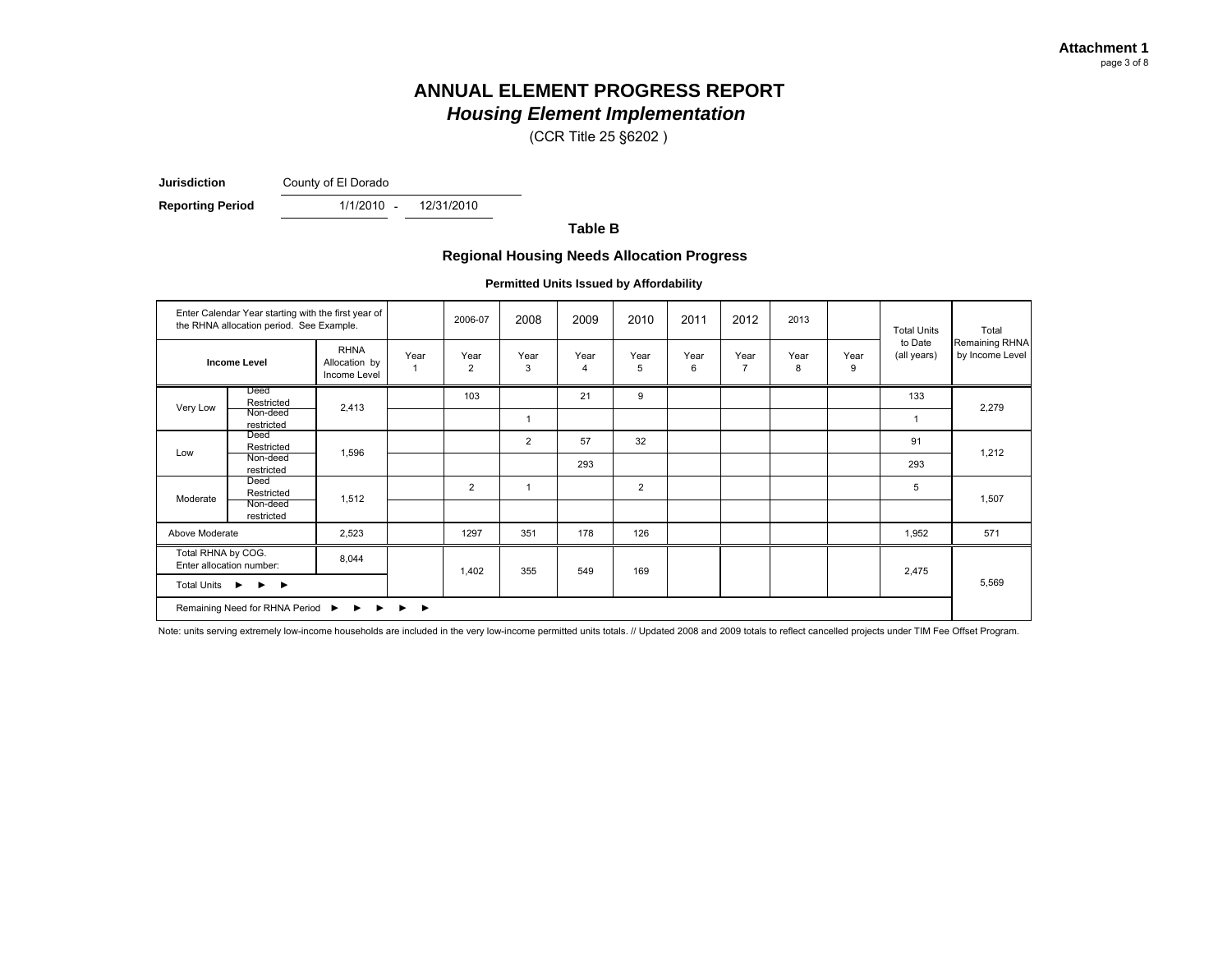(CCR Title 25 §6202 )

**Jurisdiction**

County of El Dorado

**Reporting Period** 1/1/2010 -

12/31/2010

#### **Table C**

#### **Program Implementation Status**

| <b>Program Description</b><br>(By Housing Element Program Names) |                                                                              | Housing Programs Progress Report - Government Code Section 65583.<br>Describe progress of all programs including local efforts to remove governmental constraints to the maintenance,<br>improvement, and development of housing as identified in the housing element. |                             |                                                                                                                                                                                                                                                                        |  |  |  |
|------------------------------------------------------------------|------------------------------------------------------------------------------|------------------------------------------------------------------------------------------------------------------------------------------------------------------------------------------------------------------------------------------------------------------------|-----------------------------|------------------------------------------------------------------------------------------------------------------------------------------------------------------------------------------------------------------------------------------------------------------------|--|--|--|
|                                                                  | Name of Program                                                              | Objective                                                                                                                                                                                                                                                              | <b>Timeframe</b><br>in H.E. | <b>Status of Program Implementation</b>                                                                                                                                                                                                                                |  |  |  |
|                                                                  | Review land use patterns                                                     | Identify areas for future housing                                                                                                                                                                                                                                      | Ongoing                     | Ongoing. Review included again under 5-Year<br>General Plan review in 2011.                                                                                                                                                                                            |  |  |  |
| $\overline{2}$                                                   | Review adequate sites for affordable<br>Housing                              | Identify areas for future affordable housing<br>without need to fund major infrastructure                                                                                                                                                                              | One Year                    | Completed and ongoing. Scheduled under 5-Year<br>General Plan review in 2011.                                                                                                                                                                                          |  |  |  |
| 3                                                                | Review and update Capital<br>Improvement Program                             | Revised facility plans; extension of<br>services to underserved areas of the<br>County                                                                                                                                                                                 | Annually                    | Annual review and update of CIP.                                                                                                                                                                                                                                       |  |  |  |
|                                                                  | Develop incentive based policy for<br>affordable housing development         | Provide incentives to encourage<br>development of affordable housing                                                                                                                                                                                                   | Two Years                   | The County has adopted an Affordable Housing Fee<br>Structure Policy (B-11), a Fee Waiving Policy (B-2), a Traffic<br>Impact Fee Deferral Policy (B-3), and a Traffic Impact<br>Mitigation Fee Offset Policy For Developments with<br>Affordable Housing Units (B-14). |  |  |  |
| 5                                                                | Track and record 2nd dwelling units<br>and hardship mobile homes             | Ensure opportunities to access affordable<br>housing                                                                                                                                                                                                                   | One Year                    | County is tracking permits issued and developing a system<br>to certify annual income.                                                                                                                                                                                 |  |  |  |
| 16                                                               | Amend Zoning Ordinance and Design<br>and Improvement Standards Manual        | Provide more flexibility for affordable<br>housing                                                                                                                                                                                                                     | One Year                    | Scheduled for adoption September 2011                                                                                                                                                                                                                                  |  |  |  |
|                                                                  | Adopt Density Bonus Ordinance for<br>Affordable Housing                      | Promote benefits of program to<br>development community                                                                                                                                                                                                                | One Year                    | Completed March 2009                                                                                                                                                                                                                                                   |  |  |  |
| 8                                                                | Work with Tahoe Regional Planning<br>Agency (TRPA) on Tahoe Regional<br>Plan | Facilitate the construction of more<br>affordable and workforce housing                                                                                                                                                                                                | Ongoing                     | Ongoing                                                                                                                                                                                                                                                                |  |  |  |
| 9                                                                | <b>Establish a Housing Trust Fund</b>                                        | Establish flexible, locally controlled source<br>of funds dedicated to meeting local<br>affordable housing needs for low income<br>households                                                                                                                          | Two Years                   | Draft policy under review.                                                                                                                                                                                                                                             |  |  |  |
| 10                                                               | Review residential development<br>processing procedures annually             | Identify additional opportunities to further<br>streamline the procedures for affordable<br>housing projects while maintaining<br>adequate levels of public review                                                                                                     | One Year                    | Board appointed Economic Development Advisory<br>Committee has established a Regulatory Reform<br>Taskforce who meet weekly and report to the Board of<br>Supervisors approx. quarterly with recommendations<br>to reduce constraints to affordable housing.           |  |  |  |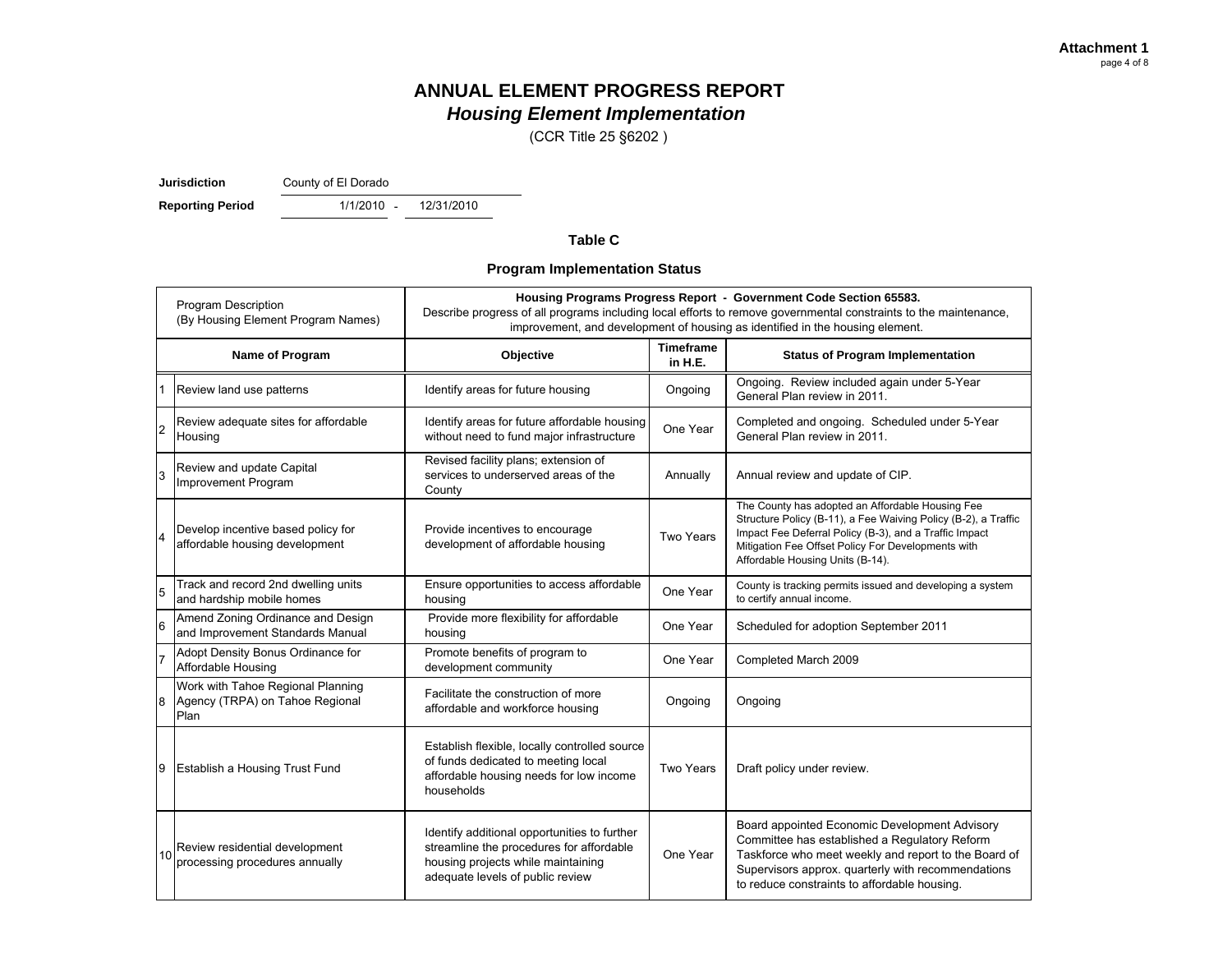(CCR Title 25 §6202 )

|    | <b>Jurisdiction</b>                                      | County of El Dorado |                                                                                                                                                                                                      |                    |                                                                                                        |  |
|----|----------------------------------------------------------|---------------------|------------------------------------------------------------------------------------------------------------------------------------------------------------------------------------------------------|--------------------|--------------------------------------------------------------------------------------------------------|--|
|    | <b>Reporting Period</b>                                  | 1/1/2010 -          | 12/31/2010                                                                                                                                                                                           |                    |                                                                                                        |  |
|    | 11 Adopt infill ordinance                                |                     | Assist developers with incentives to<br>addressing barriers to infill development                                                                                                                    | Two Years          | In progress                                                                                            |  |
|    | 12 Investigate land banking                              |                     | Land banking as method to provide sites<br>for affordable housing                                                                                                                                    | <b>Two Years</b>   | In progress                                                                                            |  |
| 13 | Support a legislative platform for<br>affordable housing |                     | To facilitate the development of affordable<br>housing, especially in the Tahoe Basin                                                                                                                | Ongoing            | In progress                                                                                            |  |
|    | 14 Interdepartmental working group                       |                     | Ensure cooperation between departments,<br>CAO and Board of Supervisors in the<br>implementation of Housing Element                                                                                  | Ongoing            | In progress                                                                                            |  |
|    | 15 Track workforce housing                               |                     | Track the approval and status of<br>employee housing, including farm worker<br>housing                                                                                                               | <b>Three Years</b> | Program to track workforce housing in place.<br>Developing method to study ag worker housing<br>needs. |  |
| 16 | Amend the Planned Development<br>combining zone district |                     | Provide adequate developer incentives to<br>encourage inclusion of affordable housing                                                                                                                | One Year           | Included in Zoning Ordinance Update scheduled for<br>adoption September 2011                           |  |
|    | 17 Implement First Time Homebuyer<br>program             |                     | Continue to apply for funding in support of<br>a first-time homebuyers program                                                                                                                       | Ongoing            | Complete and ongoing                                                                                   |  |
| 18 | Implement Housing Rehabilitation<br>program through CDBG |                     | Apply for funds in support of housing<br>rehab and weatherization programs for low<br>income households                                                                                              | Ongoing            | Complete and ongoing.                                                                                  |  |
|    | 19 Housing Choice Voucher Program                        |                     | Continue to administer HCV program<br>(Section 8)                                                                                                                                                    | Ongoing            | Ongoing                                                                                                |  |
| 20 | Adopt Mobile Home Park Conversion<br>ordinance           |                     | Adopt measures to encourage retention of<br>mobile home and manufactured home<br>housing, aid in relocation, and provide<br>compensation to owners and residents                                     | <b>Two Years</b>   | Draft policy complete and under review                                                                 |  |
|    | 21 Continue Code Enforcement efforts                     |                     | Work with property owners to preserve the<br>existing housing stock                                                                                                                                  | Ongoing            | Departments working together for preservation<br>through available rehab programs.                     |  |
|    | 22 Update list of subsidized dwellings                   |                     | Track units subsidized by government<br>funding or affordable housing developed<br>through local regulations or incentives by<br>income category as identified in the<br>regional housing allocation | Annually           | Complete and ongoing                                                                                   |  |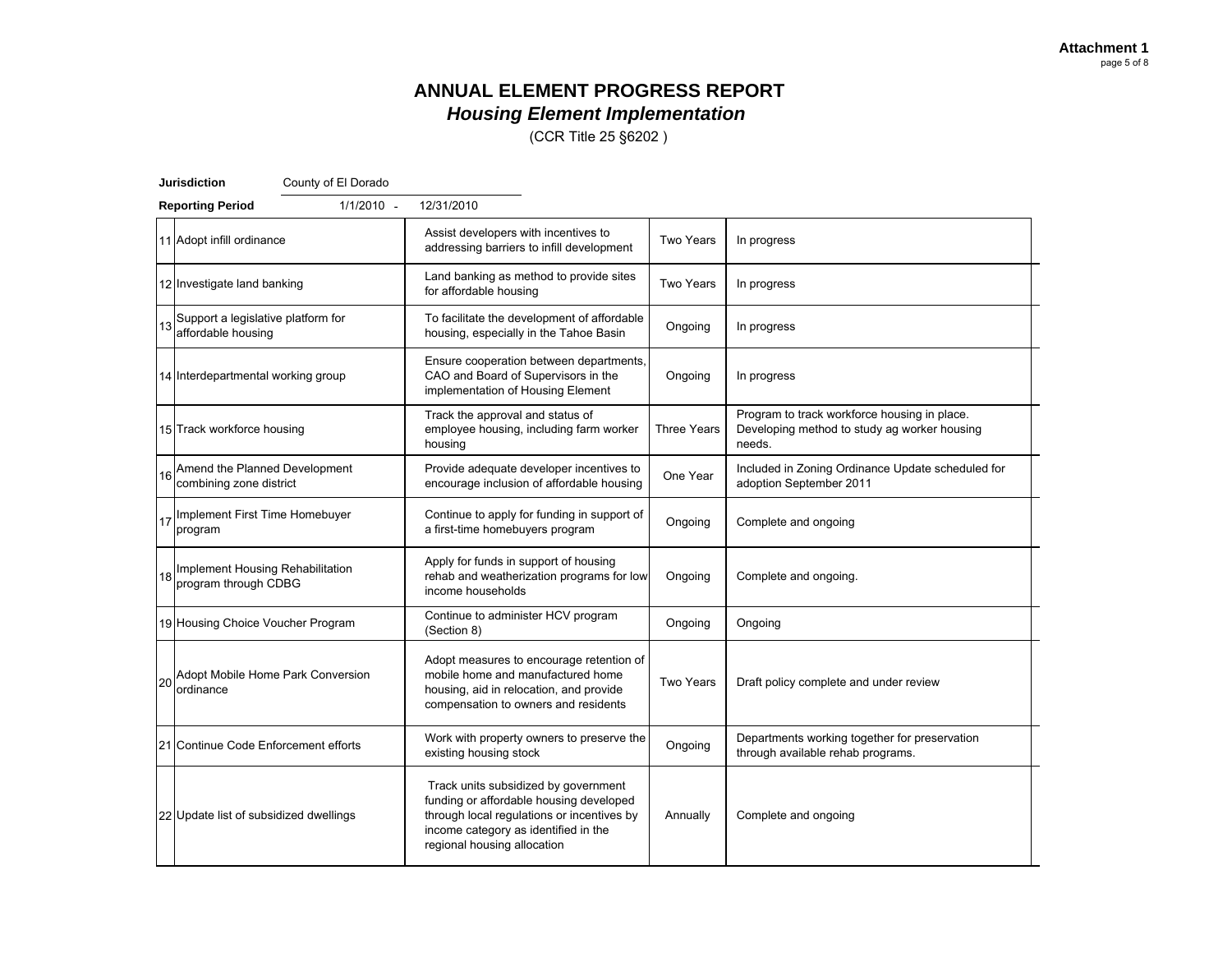(CCR Title 25 §6202 )

|    | Jurisdiction                                                                                                | County of El Dorado                                                                 |                                                                                                                                                                                                                                                                                                                    |             |                                          |  |
|----|-------------------------------------------------------------------------------------------------------------|-------------------------------------------------------------------------------------|--------------------------------------------------------------------------------------------------------------------------------------------------------------------------------------------------------------------------------------------------------------------------------------------------------------------|-------------|------------------------------------------|--|
|    | <b>Reporting Period</b>                                                                                     | $1/1/2010 -$                                                                        | 12/31/2010                                                                                                                                                                                                                                                                                                         |             |                                          |  |
|    | 23 provisions that could pose constraints<br>to the development of housing for<br>persons with disabilities | Review the Zoning Ordinance, policies,<br>practices, and building codes to identify | Adopt an ordinance, pursuant to the Fair<br>Housing Amendments Act of 1988, to<br>establish a process for making requests<br>for reasonable accommodations to land<br>use and zoning decisions and procedures<br>regulating the siting, funding, development<br>and use of housing for people with<br>disabilities | Three Years | In progress                              |  |
| 24 | Community education on<br>homelessness                                                                      |                                                                                     | Continue working with community and<br>local organizations o build upon<br>Continuum of Care Strategy and develop<br>10 year plan to end homelessness                                                                                                                                                              | Ongoing     | HMIS grant awarded and in progress.      |  |
| 25 | Define zoning for emergency shelters,<br>transitional housing, etc. by right                                |                                                                                     | As part of the Zoning Ordinance update,<br>clearly define zone districts within which<br>emergency shelters or transitional housing<br>may be established by right                                                                                                                                                 | One Year    | Completed                                |  |
|    | Improve energy and water use<br>26 efficiency in existing homes and new<br>construction                     |                                                                                     | Support of the Environmental Vision for El<br>Dorado County, Resolution 29-2008 for<br>positive environmental change                                                                                                                                                                                               | One Year    | Energy & Weatherization Program ongoing. |  |
|    | 27 Permit Mixed Use Development                                                                             |                                                                                     | Amend Zoning Ordinance to permit mixed<br>use development within Commercial<br>zones by right, subject to standards that<br>encourages compact urban form, access<br>to non-auto transit, and energy efficiency                                                                                                    | One Year    | Phase I approved. Phase II in progress.  |  |
|    | 28 Agricultural employee housing                                                                            |                                                                                     | As part of the Zoning Ordinance update,<br>comply with Health and Safety Code<br>Section 17021.6 and encourage ag<br>employee housing                                                                                                                                                                              | One Year    | In progress                              |  |
|    |                                                                                                             | 29 Continue Housing Rehab Loan program                                              | Continue to make rehabilitation loans to<br>qualifying very low and low income<br>households                                                                                                                                                                                                                       | Ongoing     | Complete and ongoing                     |  |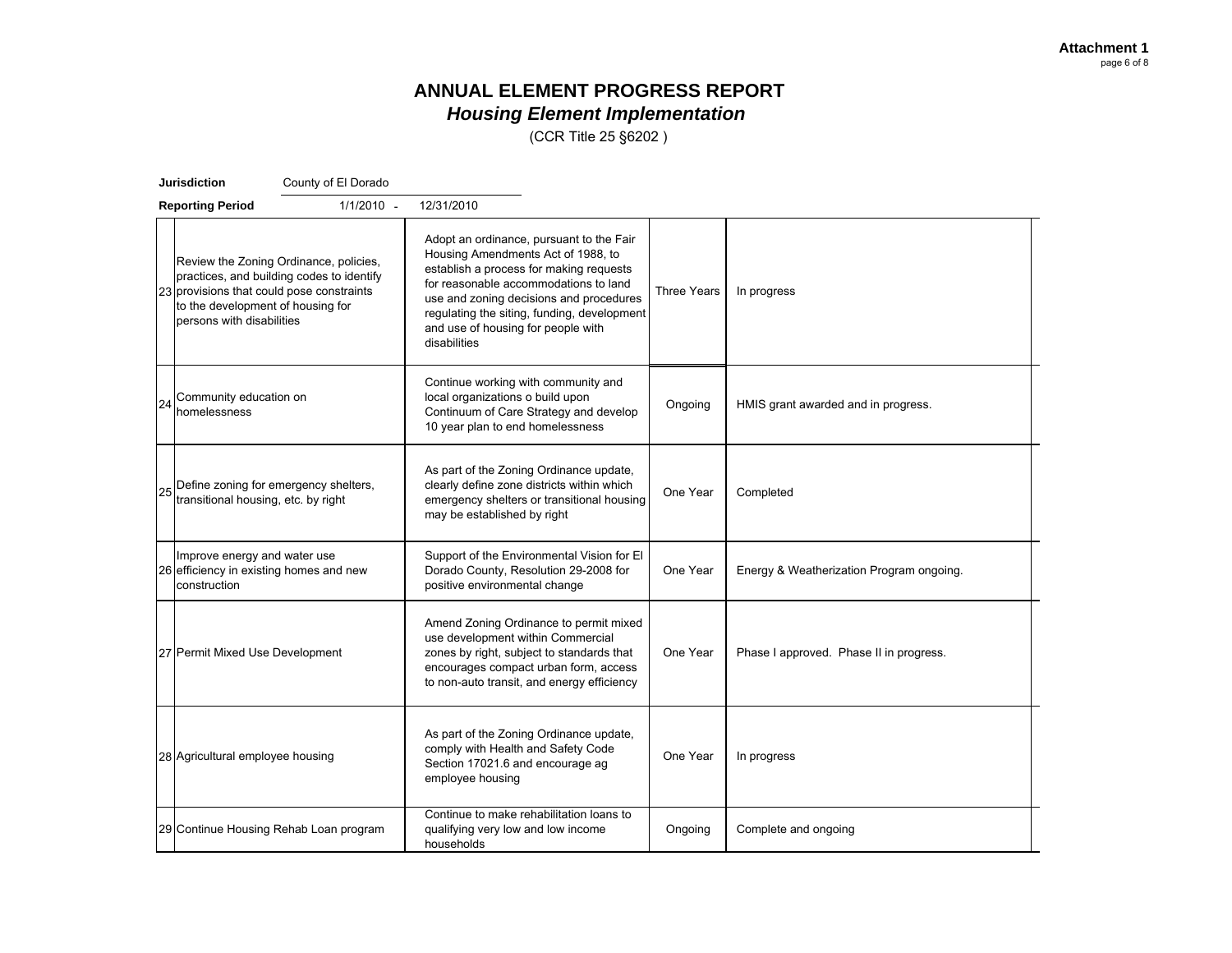(CCR Title 25 §6202 )

|    | <b>Jurisdiction</b><br>County of El Dorado                     |                                                                                                                                                                                                                     |                  |                                                                                                                                                                                                                                              |
|----|----------------------------------------------------------------|---------------------------------------------------------------------------------------------------------------------------------------------------------------------------------------------------------------------|------------------|----------------------------------------------------------------------------------------------------------------------------------------------------------------------------------------------------------------------------------------------|
|    | 1/1/2010 -<br><b>Reporting Period</b>                          | 12/31/2010                                                                                                                                                                                                          |                  |                                                                                                                                                                                                                                              |
| 30 | Economic analysis for all 50+ unit<br>residential developments | Ensure that appropriate public services<br>and facilities fees are levied to provide<br>public facilities and services to the project                                                                               | One Year         | Model study for analysis of potential fiscal impacts<br>has been initiated. Evaluation of a funding program for<br>economic analysis of affordable housing projects in<br>progress. Analysis of individual projects is ongoing as<br>needed. |
|    | 31 Update TIM Fee Program                                      | Analyze anticipated lower trip generation<br>and traffic benefits of a variety of housing<br>types                                                                                                                  | Annually         | In progress. Continue to offer offset program for<br>qualified affordable housing units. Age Restricted<br>Unit incentives review in progress.                                                                                               |
| 32 | Retain and rehab existing rental<br>housing stock              | Explore options including a proactive<br>rental inspection enforcement program to<br>address maintenance and Code<br>Enforcement issues related to multifamily<br>and single family rental residences               | <b>Two Years</b> | In progress                                                                                                                                                                                                                                  |
|    | 33 Fair Housing                                                | Continue to refer people who suspect<br>discrimination in housing to the<br>appropriate agency or organization for<br>help. Continue to distribute fair housing<br>information as a part of its housing<br>programs | <b>Two Years</b> | Complete and ongoing                                                                                                                                                                                                                         |
| 34 | Work with owners to preserve<br>subsidized housing units       | Identify funding sources to preserve at-<br>risk units and identify qualified entities<br>who are interested in purchasing<br>government-subsidized multifamily<br>housing projects                                 | Ongoing          | Ongoing. Strategy developed by HUD and USDA<br>Rural Development is in place and administered by<br>HS to assist organizations in preserving subsidized<br>housing units                                                                     |
|    | 35 Housing Conditions Study                                    | Survey of housing conditions to determine<br>the amount of housing in need of<br>rehabilitation or replacement within older,<br>established unincorporated<br>neighborhoods                                         | Two Years        | 2010-2011 CDBG P/TA grant funds received for<br>Exterior Housing Conditions Study.                                                                                                                                                           |